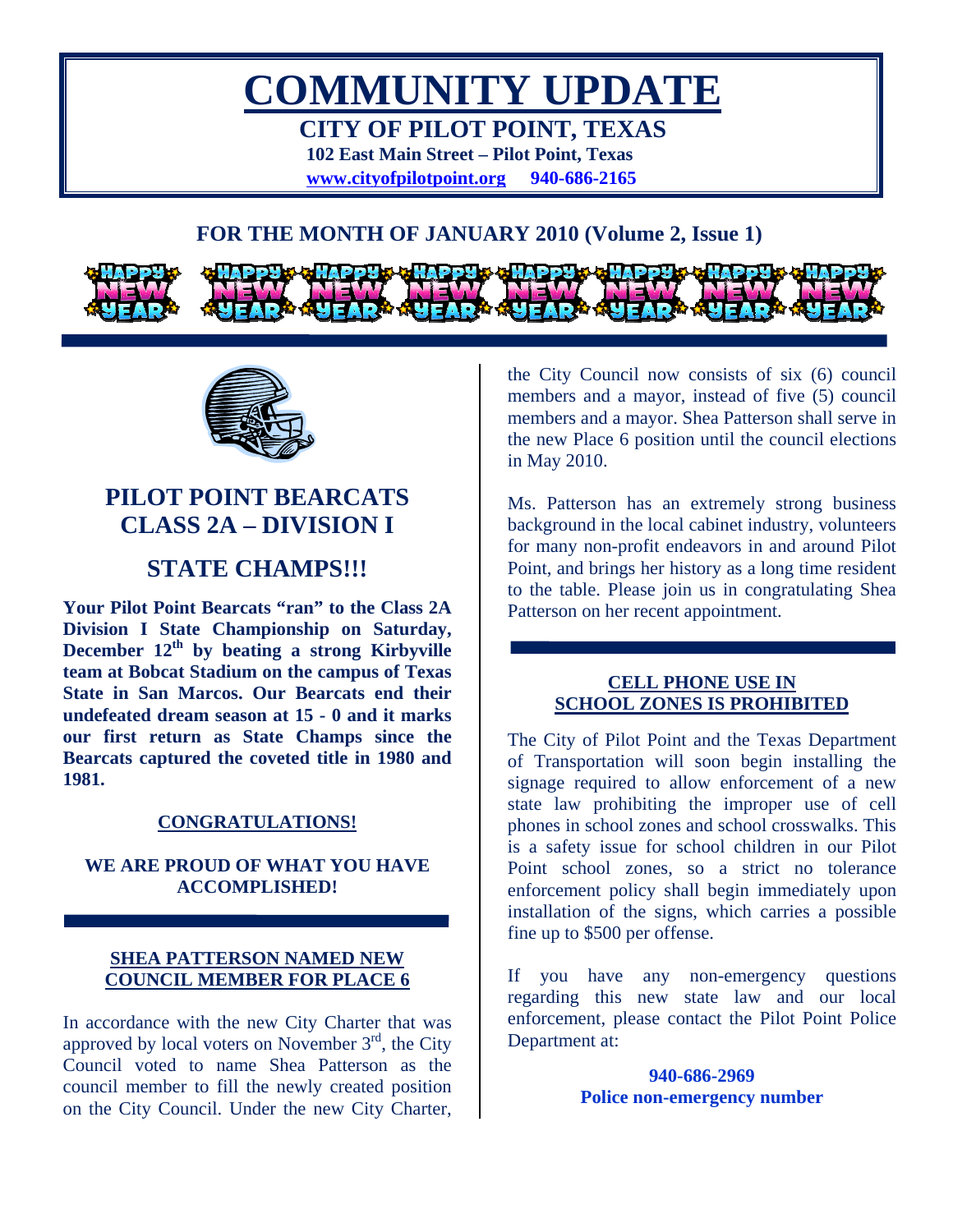### **CITY LOGO AND SLOGAN CONTEST ANNOUNCED BY CITY COUNCIL**

The City Council is developing a new city logo and slogan and has decided to openly solicit entries through an art contest, with the winning entry receiving a \$500 cash prize. If there is a separate entry chosen for the logo and slogan, then the individuals will receive \$250 each.

The Logo/Slogan Contest Committee is chaired by Bruce Thomas and co-chaired by Dick Bullwinkle, will soon formally announce the list of local judges and a who's who list of celebrity judges and publicize the contest rules for a scheduled kickoff of the contest on January  $5<sup>th</sup>$ , 2010. The contest will also have its own logo/slogan website for access and logo/slogan submittals, which can be accessed online beginning January  $5<sup>th</sup>$  at:

#### **<http://www.pilotpointlogocontest.com/>**

In addition to the contest web page, a detailed set of contest rules and guidelines will also be available beginning January  $5<sup>th</sup>$  at City Hall, the City Public Library, and online at our city web page, at:

### **[www.cityofpilotpoint.org](http://www.cityofpilotpoint.org/) or call 940-686-2165**

This contest will be open to young or old, professionals or amateurs, any and everyone is welcome to enter and multiple entries are allowed.

Tentative contest schedule:

Contest Kickoff – January 5, 2010

- Press Release Contest Website Launch
- "Call for Entries"

Contest Deadline – February 19, 2010

- Entry Deadline

## Announce Winner – February 26, 2010

- Press Release
- Recognition Award Dinner (location to be announced)

# **PRESERVE AMERICA TEAM VISITS PILOT POINT MAIN STREET**

A team of experts in the Main Street revitalization process visited Pilot Point on December 8 and 9 to help Pilot Point and our Main Street Program with continuing efforts to enhance our community history and our unique historic places. During the visit, guidance was provided for enhancing local downtown revitalization efforts and historic preservation activities.

The visit, which included several opportunities for public input, is the result of an assessment grant provided to the Texas Main Street Program (TMSP) by Preserve America, a federal initiative that supports community efforts to preserve cultural and natural heritage. Pilot Point received one of these assessments because it holds designations as both an official Texas Main Street program and a Preserve America community. Since the program's inception in 2003, the First Lady of the United States has served as the Honorary Chair of Preserve America. More information can be found at:

#### **[www.preserveamerica.gov](http://www.preserveamerica.gov/)**

For more information about our downtown program and/or if you would like to complete the Preserve America assessment survey form, please contact the Pilot Point Main Street Office at:

## **940-686-2165**

or online on our City web page – Main Street

## **CITY ANNOUNCES HOLIDAY CLOSING SCHEDULE**

Christmas: Thursday and Friday – December  $24<sup>th</sup>$ and  $25^{\text{th}}$ 

New Years: Friday – January  $1<sup>st</sup>$ 

\*Water and Waste Water emergencies (after hours) **Call 940-368-0985** 

\*Ambulance, Fire, or Police emergencies **Call 911**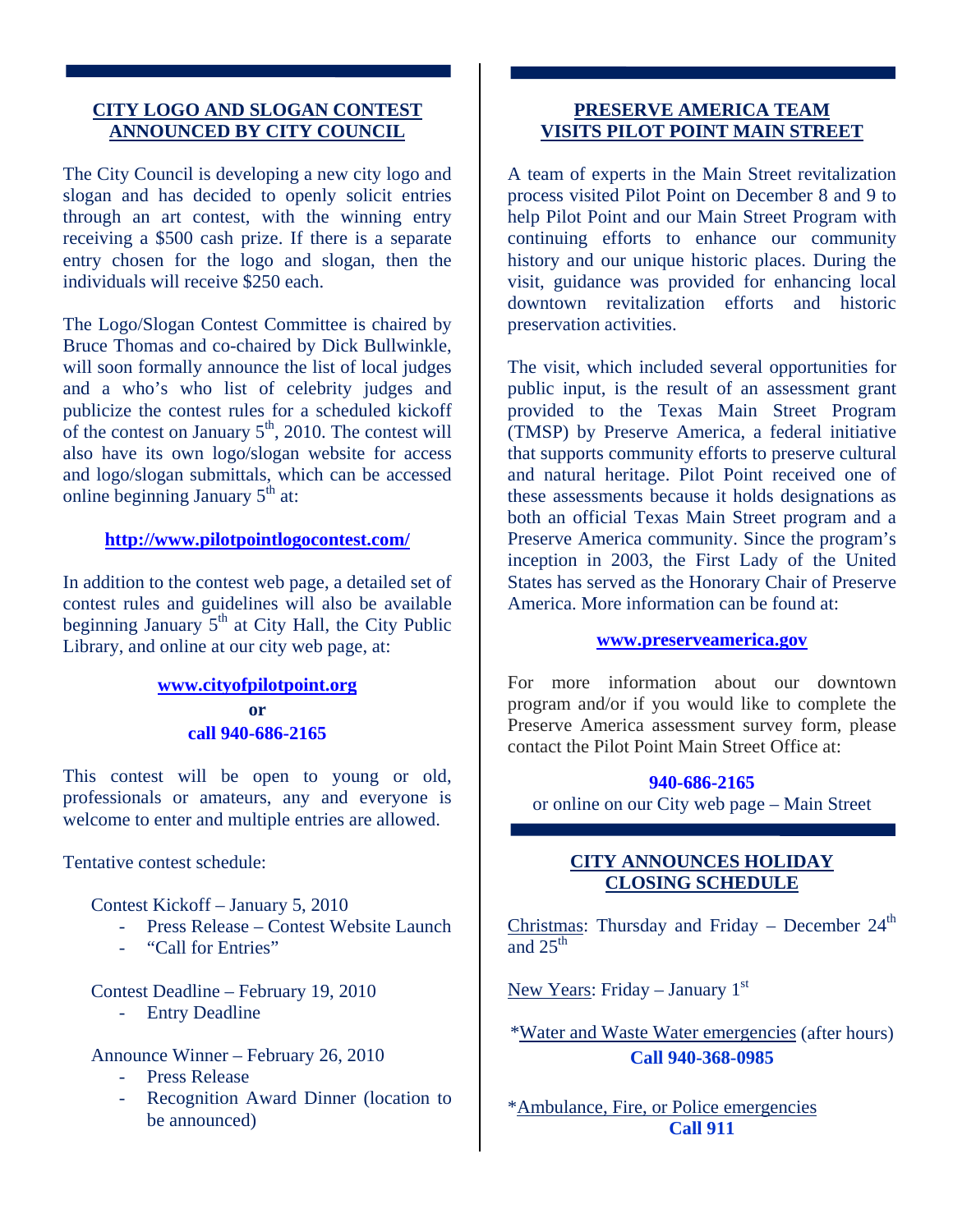### **PUBLIC NOTICE OLD CITY LAUNDRY BUILDING FOR SALE**

The City of Pilot Point is offering the Old City Laundry Building "For Sale" to parties interested in locating a business in the downtown Commercial Historic District. The building is described as:

**OT Pilot Point, Block 18, Lot 1, (part) 201 South Jefferson, an approximate 2,160 sq. ft. historic commercial building built around 1901.** 

Contact: For detailed information, questions, or to gain access to the building, contact:

> J. C. Hughes, City Manager **[jchughes@cityofpilotpoint.org](mailto:jchughes@cityofpilotpoint.org) 940-395-1898**

## **MONTHLY \$\$ CASH \$\$ DRAWING ON THE SQUARE**

In addition to the Chamber of Commerce program asking residents to spend at least \$20 on the  $20<sup>th</sup>$  of each month in Pilot Point to help support the local economy, the Chamber previously announced the recent return of the Merchant Gift Drawing on the Square on the  $2<sup>nd</sup>$ Saturday of each month.

# **The next drawing will be held Saturday, January 9th, at 4 pm on the Square. Live music provided in the Opera House at 8 pm.**

As a reminder, you must visit and qualify at participating stores in town each month. For detailed rules on how to qualify, and a list of the participating business locations, please call the Chamber at **940-686-5385** or by emailing **[chamber.ofcommerce@cebridge.net](mailto:chamber.ofcommerce@cebridge.net)**

## **YOU MUST BE PRESENT TO WIN!**

# **PLEASE SUPPORT PILOT POINT AND HELP KEEP YOUR SALES TAX DOLLARS LOCAL**

# **\* SHOP PILOT POINT FIRST\***

### **ANIMAL CONTROL CORNER**

102 East Main St. Pilot Point, Texas 76258

### **\*PET SAFETY\***

**DID YOU KNOW?** - That the Pilot Point Animal Shelter with help from Denton County Humane Society adopts about 80 dogs a year.

City Ordinance 5-3-5 states that all dogs and cats inside the City Limits of Pilot Point must be registered with the City. To register your pet, the owner should bring proof of rabies vaccination for each pet to City Hall to obtain a Registration Tag. Cost for each pet is \$5.00. (Credit cards not accepted).

**PETS – COLD WEATHER PET SAFETY TIPS** Unless your pet has adequate shelter and is under your supervision, living outdoors can be hazardous for your pet. Your pet is always safer and happier when it is indoors with you.

Cats should always be kept indoors so that they are not exposed to all of the dangers that exist outside, such as cars, other animals, and harsh weather.

If your dog must be outdoors, then you will need to provide them with a dry, elevated shelter. The shelter should be small enough to keep your dog warm by trapping the dog's body heat, but large enough for the dog to stand up and turn around in. The shelter should have insulation, carpeting, and a door flap and it should be faced away from the wind so that your dog will be protected against the cold. When the temperature is below 20 degrees Fahrenheit, it is best to keep all pets indoors. Regularly check your pet's water to make sure it is not frozen.

If you let your cat outdoors –**BEWARE**-- in their search to keep warm they may crawl into a warm car engine area. To alert an animal that may be in your vehicle, slap the hood or honk the horn before starting your car. Another danger that lurks outside is antifreeze, which tastes sweet to your pets, but is poisonous for them to consume or if they step in any antifreeze or chemicals; if your pet ingests any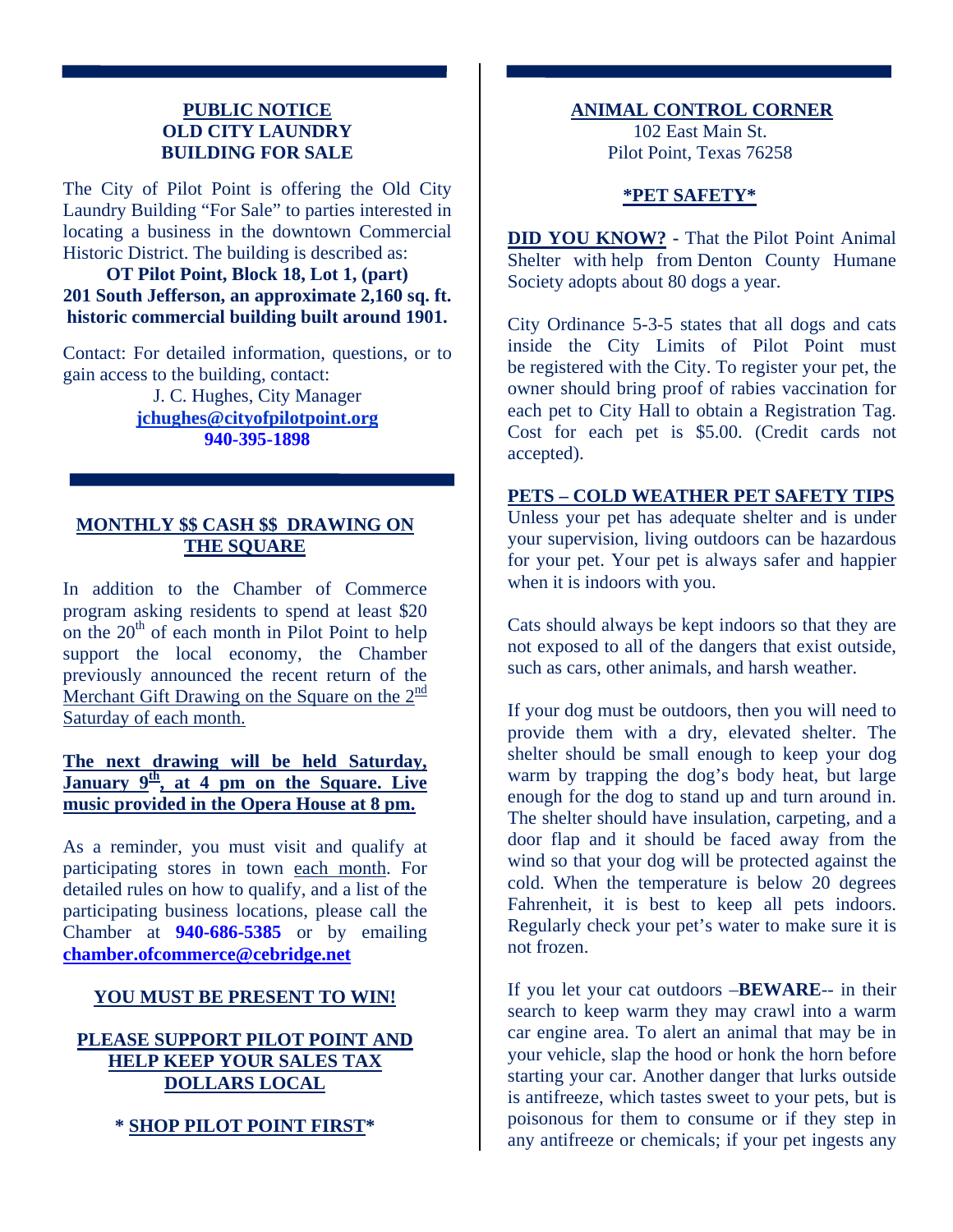amount of antifreeze, you will need to contact your veterinarian immediately. When your pet comes in from the cold, use a damp towel to wipe off his feet and underside.

> **Call 940-686-2165 Email: [lrose@cityofpilotpoint.org](mailto:lrose@cityofpilotpoint.org)**

*\* Please be kind to pets and animals!* 

#### **CODE ENFORCEMENT CORNER**

102 East Main St. Pilot Point, Texas 76258

### **"We Need Your Help!"**

Maintaining livable neighborhoods is a joint enforcement effort between city government and our residents. The city code ordinances are intended to improve the quality of life and protect property values, but we need your assistance in spotting violations.

If you notice a violation of the high grass and weeds ordinance, or any unsightly location, accumulation of debris, or any unhealthy condition, you are strongly encouraged to contact the City Code Enforcement Office at:

#### **Call 940-686-2165**

**Email: [lrose@cityofpilotpoint.org](mailto:lrose@cityofpilotpoint.org)** *\* Please do your part to clean up Pilot Point!* 

## **LIBRARY LINKS**

324 South Washington St. Pilot Point, TX 76258 Tuesday – Friday 8:30 AM – 5:30 PM Saturday 9:00 AM – 2:00 PM

## **'Tis the season to enjoy festive books, crafts and games at the Pilot Point Community Library!**

School-aged children are invited to join us for an hour of fun on December  $22<sup>nd</sup>$  at 11 am to play holiday games and make Christmas crafts. Pre-school children are invited to a special

Little Listener's Storytime at 11 a.m. on Wednesday December 23<sup>rd</sup> for 25 minutes of jolly stories and fun. Both events are free to all local residents and sign-up is not required.

- Congratulations to Emily Hicks who won the DVD edition of *Up* that was given away in our children's Thanksgiving Programs drawing held November 24, 2009.
- In December, the library will begin offering monthly opinion surveys to find out what Pilot Point citizens think. Subjects will vary from month to month with the first survey asking customers about their favorite Christmas movies. Monthly results will be posted in the lobby area.
- Holiday Closings: The library will be closed Thursday, December  $24<sup>th</sup>$ , Friday, December  $25<sup>th</sup>$ , Saturday, December  $26<sup>th</sup>$  and Friday, January 1<sup>st</sup>.

**\*For more information about our other library services or securing a library card, please call: 940 686-5004 or visit our new Library website at:** 

**[www.pilotpointlibrary.org](http://www.pilotpointlibrary.org/)**

# **FIRE/EMS/AMBULANCE:**

110 W. Division St P.O. Box 457 Pilot Point, TX. 76258 **Call 911 for Emergencies** 

#### **A MESSAGE FROM THE FIRE CHIEF Carbon Monoxide or (CO) – the Odorless Killer**

Winter and the holiday season are upon us and the Pilot Point Fire Department is dedicated to helping you make this season a safe and happy one. In this month's newsletter we have some helpful hints that will hopefully make this season one of your best. Some useful information on Carbon Monoxide emergencies and a friendly reminder on Christmas Tree safety for the holidays.

Carbon monoxide is an odorless, colorless and toxic gas. Because it is impossible to see, taste or smell the toxic fumes, CO can kill you before you are aware it is in your home. At lower levels of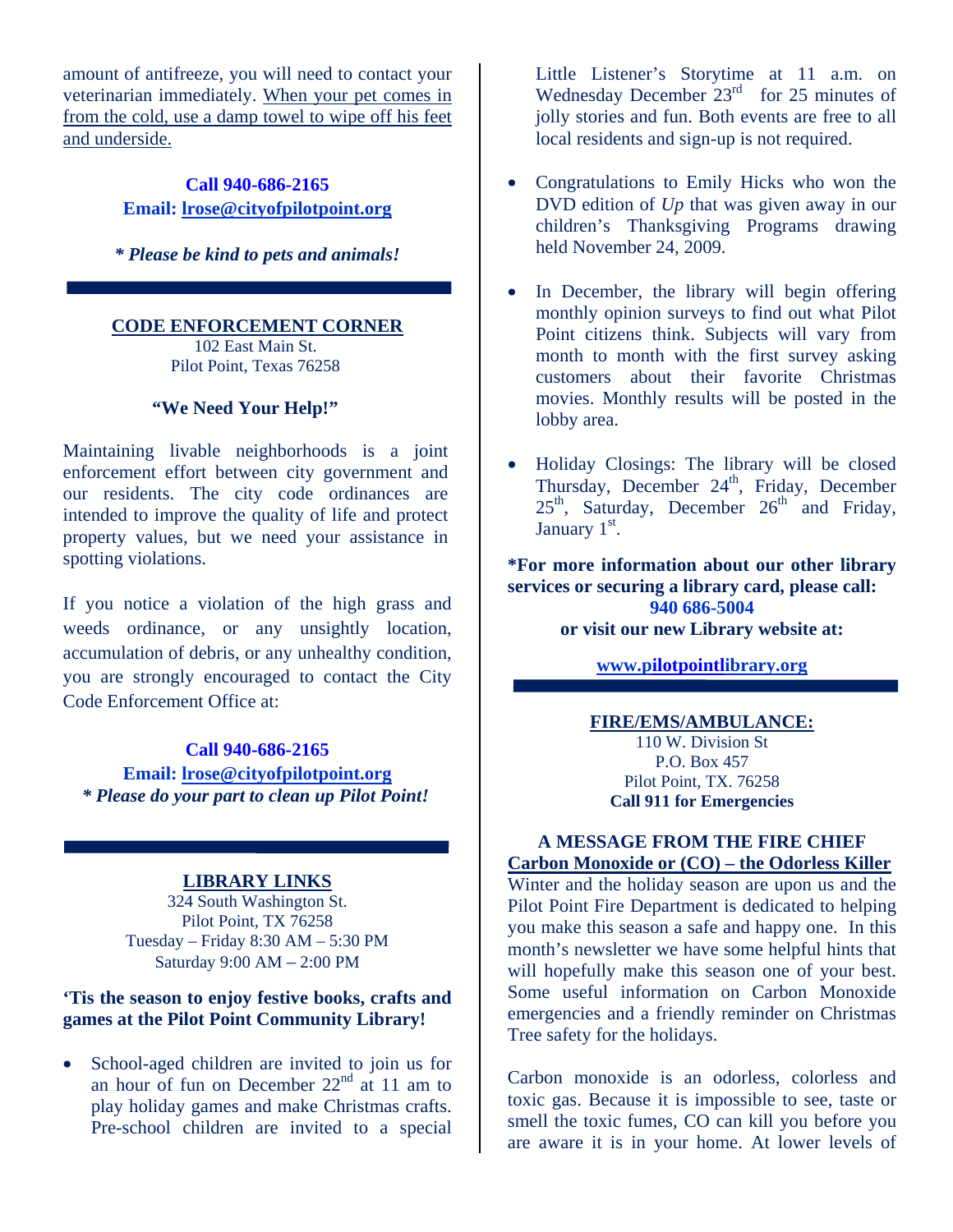exposure, CO causes mild effects that are often mistaken for the flu. These symptoms include headaches, dizziness, disorientation, nausea and fatigue. The effects of CO exposure can vary greatly from person to person depending on age, overall health and the concentration and length of exposure.

**If you believe you have Carbon Monoxide in your home or your detector is sounding, exit your home immediately and Call 911. Remember that CO is invisible, and has no odor or taste. If you do not have a CO Detector – please get one.** 

#### **Christmas Tree Safety Tips**

This is the Holiday Season and decorations greatly add to the beauty of the season; they can also be a danger if not properly cared for.

Real trees must have water in the stand to keep fresh. If the needles start falling off, this is a sign the tree has dried out and has become an immense fire hazard. The resin in the tree acts like gasoline to a flame if the two come in contact with each other.

Also, make sure all of your Christmas lighting is in good condition with no frayed wires. Discard any wires that are frayed or have cracked insulation or the plugs are loose or discolored. When a Christmas tree ignites, it burns very fast and very hot, creating a great deal of thick smoke and tends to ignite the surroundings, chairs, sofas, curtains, other furnishings, and ultimately the home itself. In as little as 60 seconds, a burning Christmas tree can create a fire in a normal living room that will have everything in the room on fire; so, please make sure to keep all flames such as candles away from your Christmas tree. It is also a good idea to keep them as far away as possible from fireplaces and space heaters, gas or electric.

For non-emergency information or about Carbon Monoxide or Christmas Tree and Lighting safety questions:

#### **call 940-686-5038**

or email the fire department at: **[admin@ppfd.org](mailto:bstorer@ppfd.org) Have a happy and safe holiday!** 

#### **POLICE DEPARTMENT:**

102 East Main St. Pilot Point, Texas 76258 **Call 911 for Emergencies** 

#### **\*NEW STOP SIGNS ADDED\***



#### **PLEASE BE AWARE OF THE NEW STOP SIGNS ADDED AT EAST LIBERTY (FM-1192) AND HARRISON!**

As a result of numerous complaints and requests to improve safety at the double 90 degree intersection of Harrison Street and East Liberty (FM-1192), the City of Pilot Point asked the Texas Department of Transportation (TxDOT) to review the intersection for traffic safety enhancements, since FM-1192 is a state highway.

TxDOT researched the double intersection that was causing many confusion and many several near misses - because many times it was not clear who actually had the right of way; TxDOT determined the best solution was to install two three-way stop intersections.

For non-emergency information or questions, **call 940-686-2969 Plan Ahead and Be Safe!** 

### **VOLUNTEERS STILL NEEDED FOR CITY BOARDS**

The City of Pilot Point needs volunteers on numerous Advisory Boards. We have positions available immediately for appointment by the City Council for the following boards:

- **Planning and Zoning Commission** (Dec 31<sup>st</sup>)
- **Board of Adjustment and Appeals**
- **Main Street Advisory Board** (Dec, 31<sup>st</sup>)
- **Historic Review Board**

For application forms and instructions visit: **[http://www.cityofpilotpoint.org](http://www.cityofpilotpoint.org/)**

Search the "City Government - Volunteer Opportunity" section or call Lisa Henderson @ **940-686-2165**.